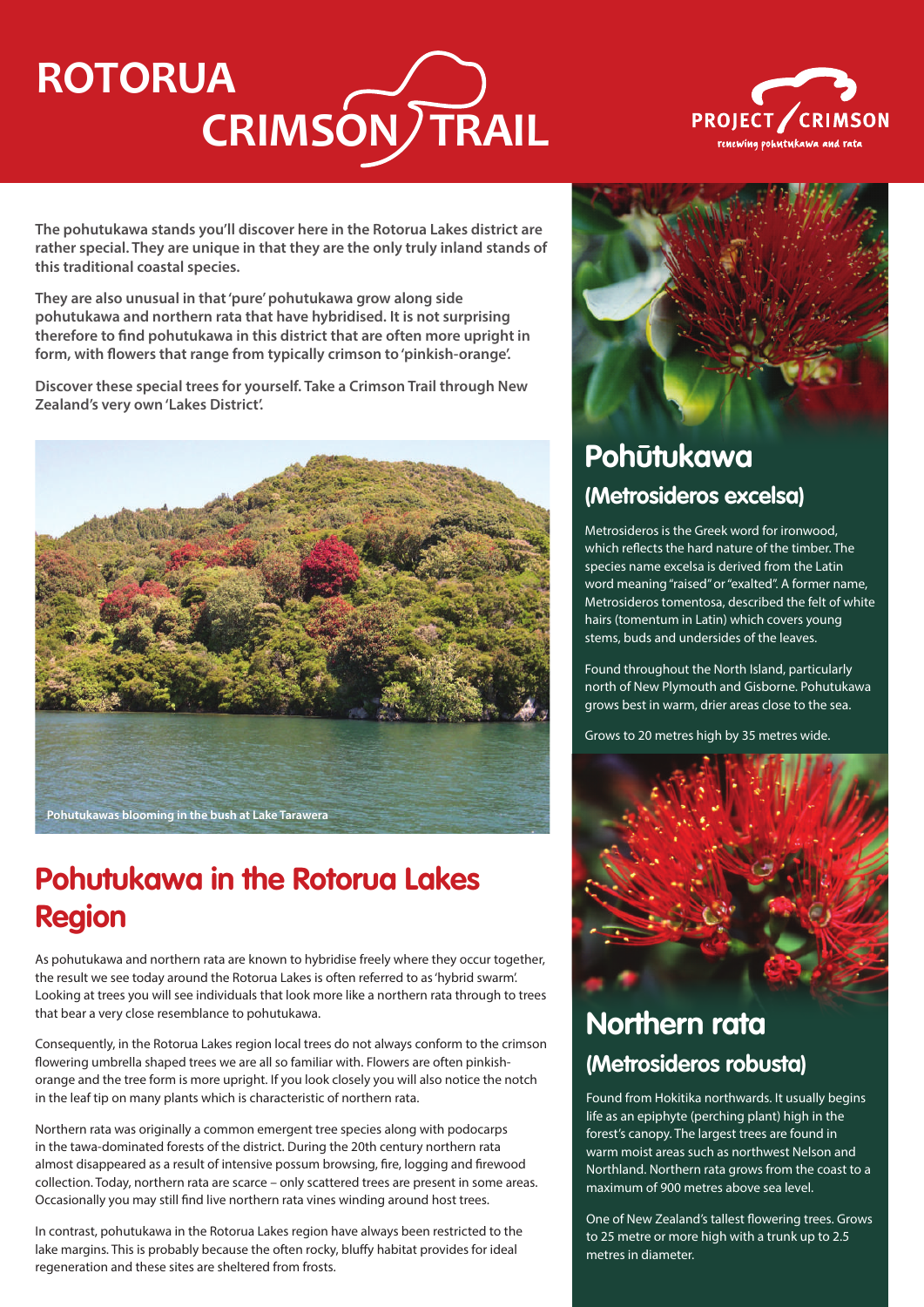



### **Making the most of the Lakes**

Another unique aspect of 'trailing' in this region is that you can view the best of the blooms from a kayak. Locals will tell you how special the kayak trip around Mokoia Island can be as you drift under some beautiful trees hearing the tui and bellbirds in the branches and watching the saddlebacks in the distance on the Island.

Another 'offshore' option for 'seeing red' is from Lake Okataina. If you choose either of these options make sure you've talked to local kayakers about levels of experience required and know the weather patterns and forecast.

## **Rotorua's Crimson Trail**

#### **1. Lake Rotoiti, SH30 between Hauparu and Ruato Bays**

Drive along SH30 and here, along the lake edge, you can see a discontinuous fringe of pohutukawa below the road. Above the road, you can see the young regenerating pohutukawa taking their place among our native rewarewa, kamahi, and five finger

Opposite an area of timber retaining wall on the hill side of the road is a large rewarewa. Behind this rewarewa is a fine example of a pohutukawa/northern rata hybrid. Note especially the smaller hairless leaves and the finer textured denser crown. There are also several large northern rata trees easily visible from the road on the lake edge in this section, amongst the more sprawling pohutukawa which are less visible from the road.

#### **2. Lake Okataina Road, to Lake Rotoatua and Lake Rotongata**

This leisurely 45-minute track of gentle gradient is one of the finest short walks in the Rotorua area. It starts opposite the Outdoor Education Centre and takes you to the Lakes Rotoatua and Rotongata. Here you'll find live northern rata as vines, some as thick as your arm, wound around their hosts – the tawa trees. Here too, you'll see evidence of the past importance of northern rata in these forests before being largely eliminated by possums. A few metres up the track is a massive fallen trunk, almost certainly northern rata.

Continue to zigzag up the small hill and look below to see a huge ten metre high northern rata stump. As you descend from the last lookout you'll see another massive northern rata stump on the left. A little further on more stumps and large fallen trees are testimony to the impact of the possums.

#### **3. Lake Okataina, Eastern Okataina walkway**

Drive to the road-end car park at the Okataina lakefront. The track, which rises and falls along the eastern shore of Lake Okataina, is sign-posted near the lake edge on your left. This walk can actually be continued through to the Tarawera Outlet track and to do both walkways allow a full day.

Pohutukawa abound along the eastern edge of Lake Okataina, and some of the district's last northern rata stands struggle against possums on the Makatiti Dome above. Ten minutes up the Eastern Okataina walkway take the side track down to Te Koutu Bay. Looking up Lake Okataina you can see both pohutukawa and northern rata along the shoreline with notable groups of pohutukawa across the water at Kaiwaka Bay.